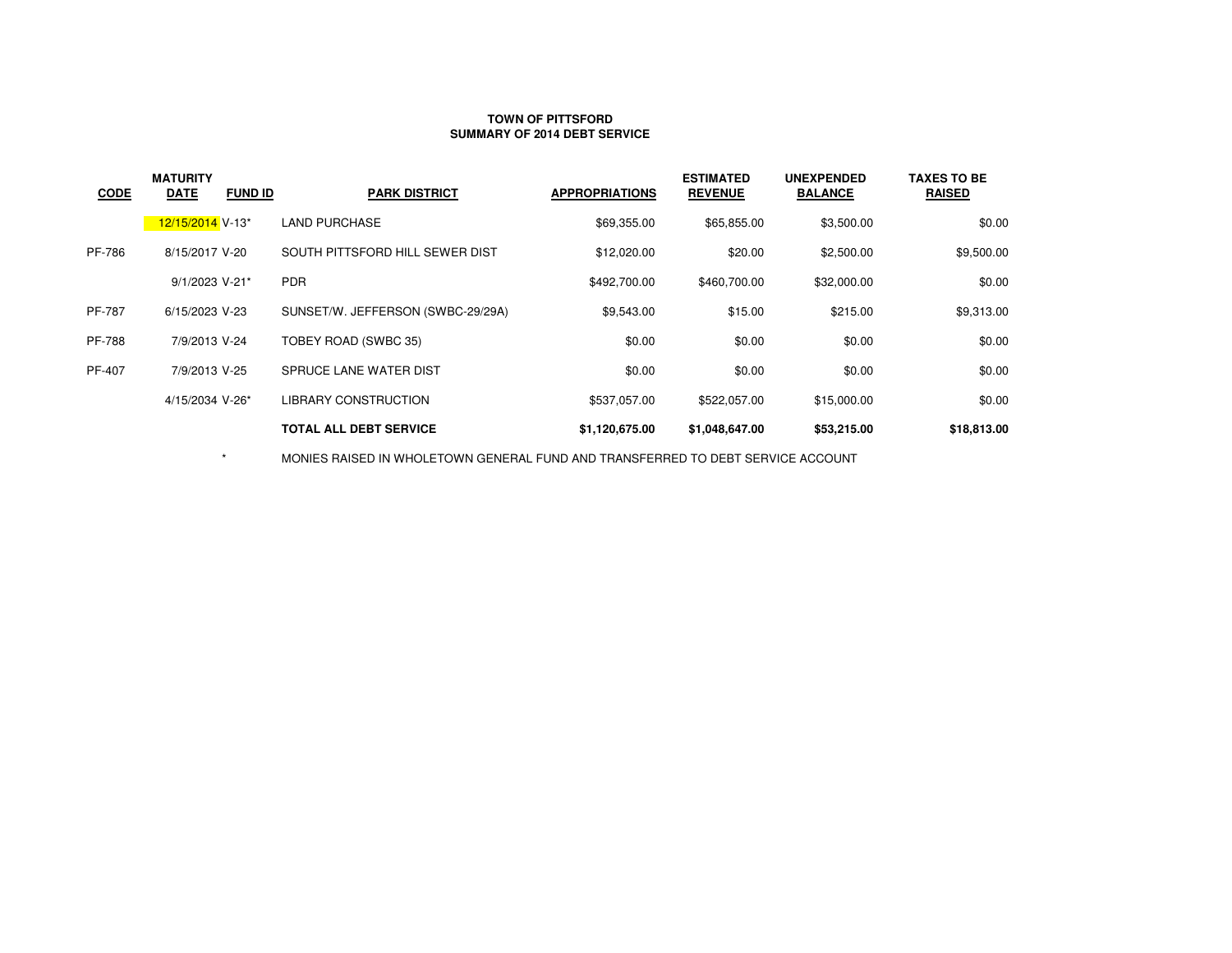# **TOWN OF PITTSFORD: LAND PURCHASE (V-13)**

|      |                                                                                                   | <b>ACTUAL 2011</b>                        | <b>ACTUAL 2012</b>                        | <b>BUDGET 2013</b>                       | <b>BUDGET 2014</b>                       |
|------|---------------------------------------------------------------------------------------------------|-------------------------------------------|-------------------------------------------|------------------------------------------|------------------------------------------|
|      | <b>DEBT SERVICE: Revenue</b>                                                                      |                                           |                                           |                                          |                                          |
| 2401 | Interest<br>5031 Interfund Transfer<br><b>TOTAL REVENUE</b>                                       | \$43.07<br>\$88,290.00<br>\$88,333.07     | \$23.71<br>\$83,500.00<br>\$83,523.71     | \$0.00<br>\$71,810.00<br>\$71,810.00     | \$0.00<br>\$65,855.00<br>\$65,855.00     |
|      | 5999 APPROP FD BALANCE                                                                            | \$0.00                                    | \$0.00                                    | \$3,000.00                               | \$3,500.00                               |
|      | TOTAL LAND PURCHASE DEBT SERVICE                                                                  | \$88,333.07                               | \$83,523.71                               | \$74,810.00                              | \$69,355.00                              |
|      | <b>DEBT SERVICE: Appropriations</b>                                                               |                                           |                                           |                                          |                                          |
|      | 1380 Fiscal Agent Fees<br>4000 Expense                                                            | \$0.00                                    | \$0.00                                    | \$1,100.00                               | \$0.00                                   |
|      | 9710 Serial Bonds<br>6000 Principal on Debt<br>7000 Interest on Debt<br><b>Total Serial Bonds</b> | \$70,000.00<br>\$18,090.00<br>\$88,090.00 | \$70,000.00<br>\$13,400.00<br>\$83,400.00 | \$65,000.00<br>\$8,710.00<br>\$73,710.00 | \$65,000.00<br>\$4,355.00<br>\$69,355.00 |
|      | <b>TOTAL APPROPRIATIONS</b>                                                                       | \$88,090.00                               | \$83,400.00                               | \$74,810.00                              | \$69,355.00                              |

## **SUMMARY OF LAND PURCHASE (V-13) BUDGET**

|                             | <b>APPROPRIATION</b>            | <b>REVENUE</b>                      | <b>UNEXPENDED</b><br><b>BALANCE</b> | <b>AMOUNT TO BE</b><br><b>RAISED BY TAXES</b> |
|-----------------------------|---------------------------------|-------------------------------------|-------------------------------------|-----------------------------------------------|
|                             | \$69,355.00                     | \$65,855.00                         | \$3,500.00                          | \$0.00                                        |
|                             | <b>ASSESSED</b><br><b>VALUE</b> | <b>TAXES TO</b><br><b>BE RAISED</b> | <b>TAX</b><br><b>RATE</b>           |                                               |
| <b>LAND PURCAHSE (V-13)</b> | \$2,761,299,120                 | \$0.00                              | \$0.00                              |                                               |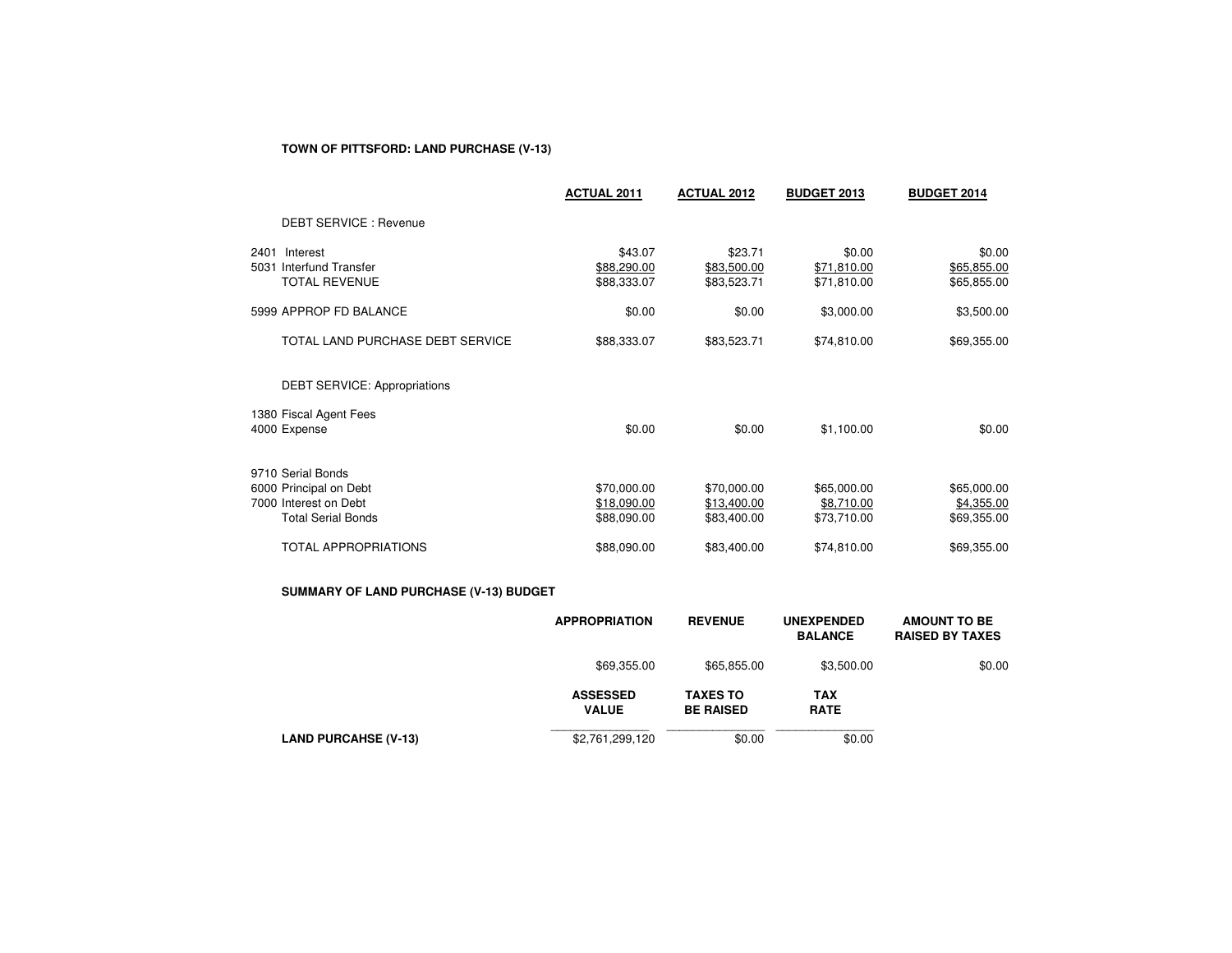### **TOWN OF PITTSFORD: SOUTH PITTSFORD HILL SEWER**

|      |                                                                                                   | <b>ACTUAL 2011</b>                       | <b>ACTUAL 2012</b>                       | <b>BUDGET 2013</b>                       | <b>BUDGET 2014</b>                       |
|------|---------------------------------------------------------------------------------------------------|------------------------------------------|------------------------------------------|------------------------------------------|------------------------------------------|
|      | <b>DEBT SERVICE: Revenue</b>                                                                      |                                          |                                          |                                          |                                          |
| 2401 | 1001 Taxes<br>Interest<br><b>TOTAL REVENUE</b>                                                    | \$11,985.00<br>\$63.57<br>\$12,048.57    | \$11,480.00<br>\$35.41<br>\$11,515.41    | \$11,005.00<br>\$20.00<br>\$11,025.00    | \$0.00<br>\$20.00<br>\$20.00             |
|      | 5999 APPROP FD BALANCE                                                                            | \$0.00                                   | \$0.00                                   | \$1,500.00                               | \$2,500.00                               |
|      | TOTAL S. PIITSFORD HILL DEBT SERVICE                                                              | \$12,048.57                              | \$11,515.41                              | \$12,525.00                              | \$2,520.00                               |
|      | <b>DEBT SERVICE: Appropriations</b>                                                               |                                          |                                          |                                          |                                          |
|      | 1380 Fiscal Agent Fees<br>4000 Expense                                                            | \$0.00                                   | \$0.00                                   | \$0.00                                   | \$0.00                                   |
|      | 9710 Serial Bonds<br>6000 Principal on Debt<br>7000 Interest on Debt<br><b>Total Serial Bonds</b> | \$10,000.00<br>\$3,535.00<br>\$13,535.00 | \$10,000.00<br>\$3,030.00<br>\$13,030.00 | \$10,000.00<br>\$2,525.00<br>\$12,525.00 | \$10,000.00<br>\$2,020.00<br>\$12,020.00 |
|      | <b>TOTAL APPROPRIATIONS</b>                                                                       | \$13,535.00                              | \$13,030.00                              | \$12,525.00                              | \$12,020.00                              |

### **SUMMARY OF SOUTH PITTSFORD HILL BUDGET**

|                                          | <b>APPROPRIATION</b>             | <b>REVENUE</b>                      | <b>UNEXPENDED</b><br><b>BALANCE</b> | <b>AMOUNT TO BE</b><br><b>RAISED BY TAXES</b> |
|------------------------------------------|----------------------------------|-------------------------------------|-------------------------------------|-----------------------------------------------|
|                                          | \$12,020.00                      | \$20.00                             | \$2,500.00                          | \$9,500.00                                    |
|                                          | <b>NUMBER</b><br><b>OF UNITS</b> | <b>TAXES TO</b><br><b>BE RAISED</b> | <b>UNIT</b><br><b>RATE</b>          |                                               |
| <b>SOUTH PITTSFORD HILL SEWER (V-20)</b> | 21.0                             | \$9.500.00                          | \$452.38                            |                                               |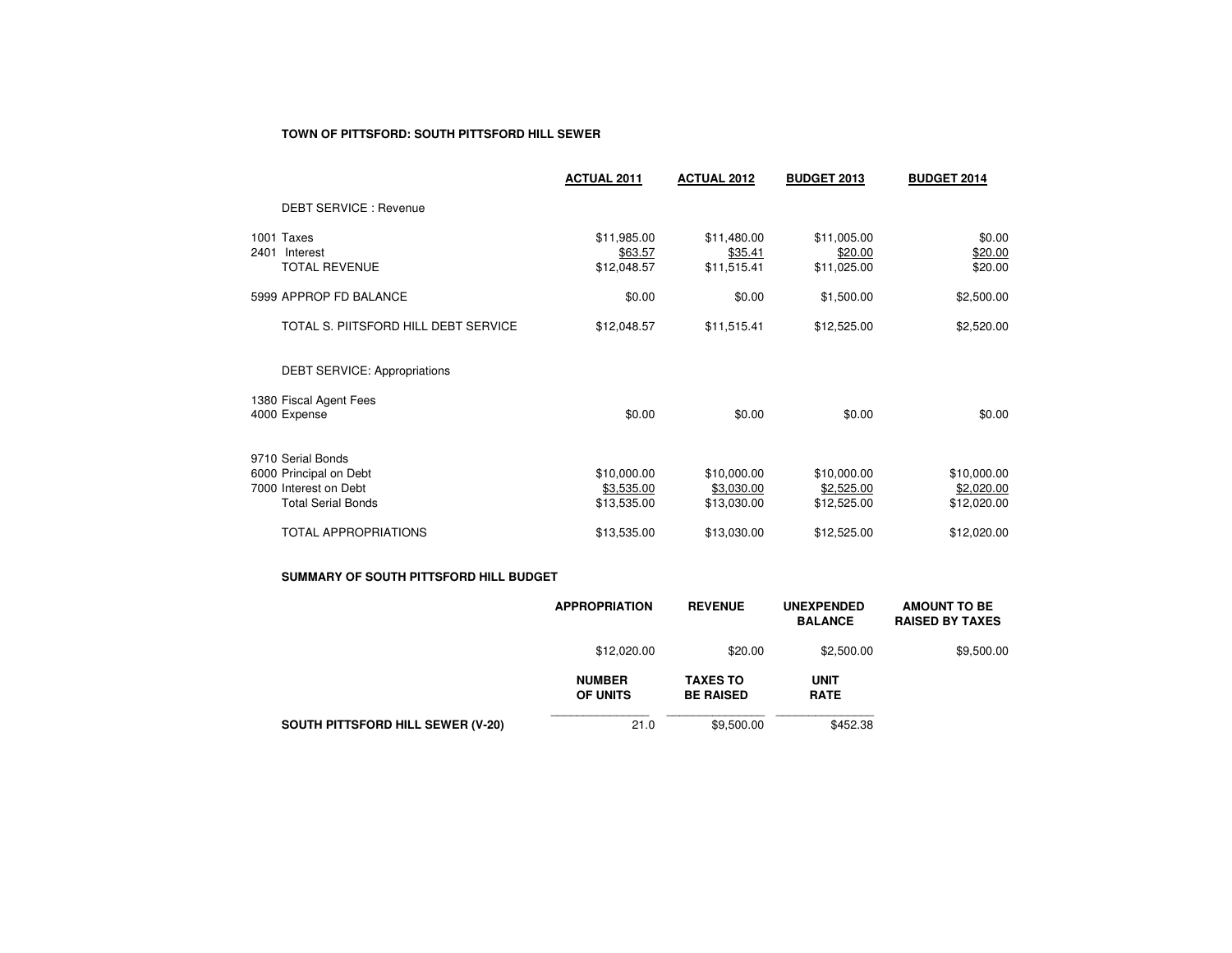## **TOWN OF PITTSFORD: PDR**

|                                                                                                                                  | <b>ACTUAL 2011</b>                                           | <b>ACTUAL 2012</b>                                           | <b>BUDGET 2013</b>                                           | <b>BUDGET 2014</b>                                           |
|----------------------------------------------------------------------------------------------------------------------------------|--------------------------------------------------------------|--------------------------------------------------------------|--------------------------------------------------------------|--------------------------------------------------------------|
| <b>DEBT SERVICE: Revenue</b>                                                                                                     |                                                              |                                                              |                                                              |                                                              |
| 2401 Interest<br>5031 Interfund Transfer<br><b>TOTAL REVENUE</b>                                                                 | \$1,403.86<br>\$462,225.00<br>\$463,628.86                   | \$837.55<br>\$455,225.00<br>\$456,062.55                     | \$600.00<br>\$459,625.00<br>\$460,225.00                     | \$500.00<br>\$460,200.00<br>\$460,700.00                     |
| 5999 APPROP FD BALANCE                                                                                                           | \$0.00                                                       | \$0.00                                                       | \$31,000.00                                                  | \$32,000.00                                                  |
| <b>TOTAL PDR</b>                                                                                                                 | \$463,628.86                                                 | \$456,062.55                                                 | \$491,225.00                                                 | \$492,700.00                                                 |
| <b>DEBT SERVICE: Appropriations</b>                                                                                              |                                                              |                                                              |                                                              |                                                              |
| 1380 Fiscal Agent Fees<br>4000 Expense                                                                                           | \$0.00                                                       | \$0.00                                                       | \$1,500.00                                                   | \$1,500.00                                                   |
| 9710 Serial Bonds<br>6000 Principal on Debt<br>7000 Interest on Debt<br><b>Total Serial Bonds</b><br><b>TOTAL APPROPRIATIONS</b> | \$300,000.00<br>\$191,725.00<br>\$491,725.00<br>\$491,725.00 | \$300,000.00<br>\$185,725.00<br>\$485,725.00<br>\$485,725.00 | \$310,000.00<br>\$179,725.00<br>\$489,725.00<br>\$491,225.00 | \$320,000.00<br>\$171,200.00<br>\$491,200.00<br>\$492,700.00 |
| SUMMARY OF PDR (V-21)                                                                                                            |                                                              |                                                              |                                                              |                                                              |
|                                                                                                                                  | <b>APPROPRIATION</b>                                         | <b>REVENUE</b>                                               | <b>UNEXPENDED</b><br><b>BALANCE</b>                          | <b>AMOUNT TO BE</b><br><b>RAISED BY TAXES</b>                |
|                                                                                                                                  | \$492,700.00                                                 | \$460,700.00                                                 | \$32,000.00                                                  | \$0.00                                                       |
|                                                                                                                                  | <b>ASSESSED</b><br><b>VALUE</b>                              | <b>TAXES TO</b><br><b>BE RAISED</b>                          | <b>TAX</b><br><b>RATE</b>                                    |                                                              |
| PURCHASE of DEVELOPMENT RIGHTS (V-21)                                                                                            | \$2,761,299,120                                              | \$0.00                                                       | \$0.00                                                       |                                                              |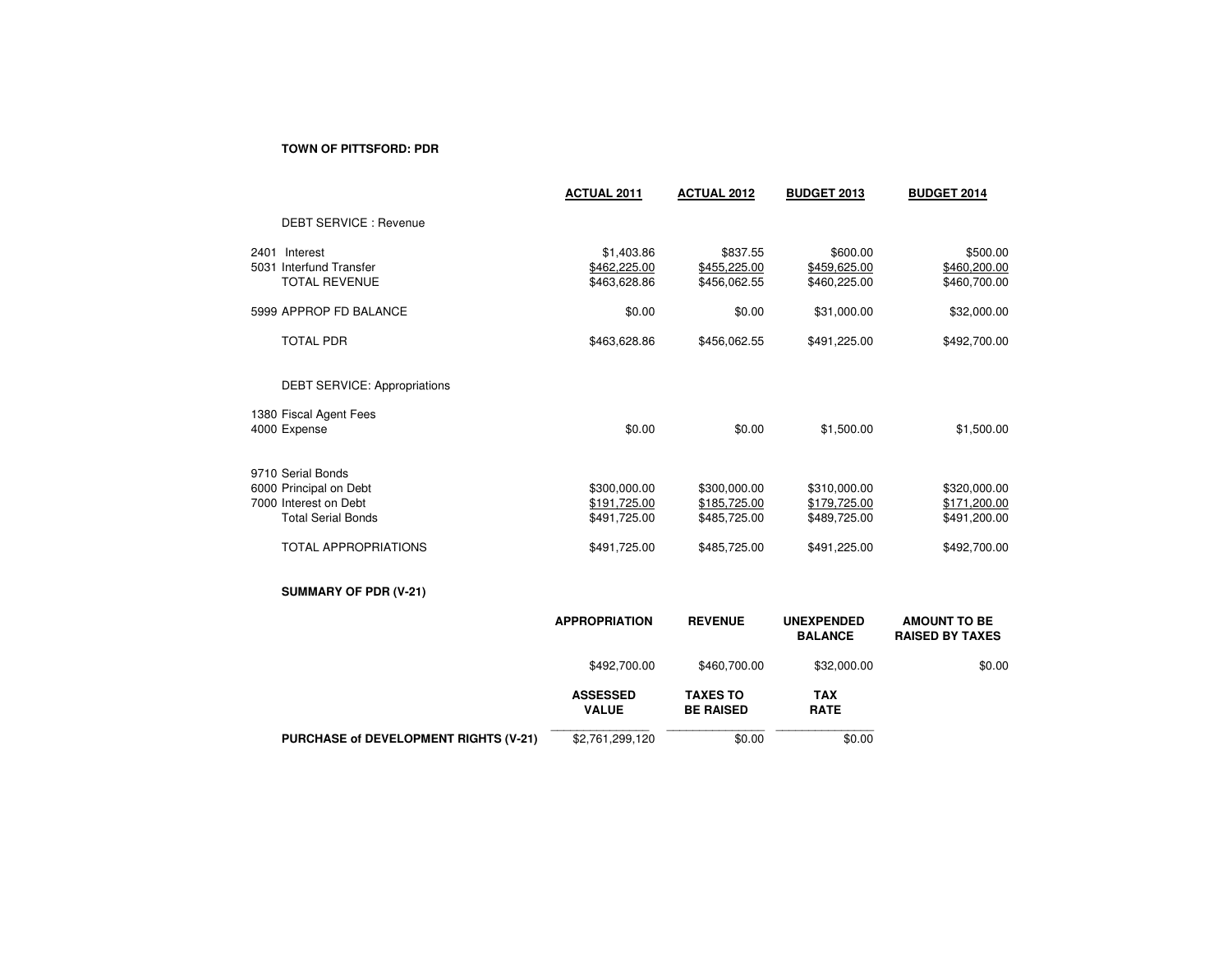## **TOWN OF PITTSFORD: SUNSET/WEST JEFFERSON (SWBC-29/29A)**

|                                                                                                                                              | <b>ACTUAL 2011</b>                                     | <b>ACTUAL 2012</b>                                     | <b>BUDGET 2013</b>                                   | <b>BUDGET 2014</b>                                   |
|----------------------------------------------------------------------------------------------------------------------------------------------|--------------------------------------------------------|--------------------------------------------------------|------------------------------------------------------|------------------------------------------------------|
| <b>DEBT SERVICE: Revenue</b>                                                                                                                 |                                                        |                                                        |                                                      |                                                      |
| 1001 Taxes<br>2401 Interest<br><b>TOTAL REVENUE</b>                                                                                          | \$10,031.00<br>\$26.53<br>\$10,057.53                  | \$9,843.00<br>\$15.72<br>\$9,858.72                    | \$9,585.00<br>\$15.00<br>\$9,600.00                  | \$0.00<br>\$15.00<br>\$15.00                         |
| 5999 APPROP FD BALANCE                                                                                                                       | \$0.00                                                 | \$0.00                                                 | \$215.00                                             | \$215.00                                             |
| TOTAL SUNSET/W. JEFFERSON                                                                                                                    | \$10,057.53                                            | \$9,858.72                                             | \$9,815.00                                           | \$230.00                                             |
| <b>DEBT SERVICE: Appropriations</b>                                                                                                          |                                                        |                                                        |                                                      |                                                      |
| 1380 Fiscal Agent Fees<br>4000 Expense                                                                                                       | \$0.00                                                 | \$0.00                                                 | \$0.00                                               | \$0.00                                               |
| 9720 Statory Installment Bond<br>6000 Principal on Debt<br>7000 Interest on Debt<br><b>Total Serial Bonds</b><br><b>TOTAL APPROPRIATIONS</b> | \$6,816.00<br>\$3,544.16<br>\$10,360.16<br>\$10,360.16 | \$6,816.00<br>\$3,271.52<br>\$10,087.52<br>\$10,087.52 | \$6,816.00<br>\$2,999.00<br>\$9,815.00<br>\$9,815.00 | \$6,816.00<br>\$2,727.00<br>\$9,543.00<br>\$9,543.00 |
| <b>SUMMARY OF SUNSET/W. JEFFERSON</b>                                                                                                        |                                                        |                                                        |                                                      |                                                      |
|                                                                                                                                              | <b>APPROPRIATION</b>                                   | <b>REVENUE</b>                                         | <b>UNEXPENDED</b><br><b>BALANCE</b>                  | AMOUNT TO BE<br>RAISED BY TAXES                      |
|                                                                                                                                              | \$9,543.00                                             | \$15.00                                                | \$215.00                                             | \$9,313.00                                           |
|                                                                                                                                              | <b>NUMBER</b><br>OF UNITS                              | <b>TAXES TO</b><br><b>BE RAISED</b>                    | <b>UNIT</b><br><b>RATE</b>                           |                                                      |
| SUNSET/W. JEFFERSON (V-23)                                                                                                                   | 14.0                                                   | \$9,313.00                                             | \$665.21                                             |                                                      |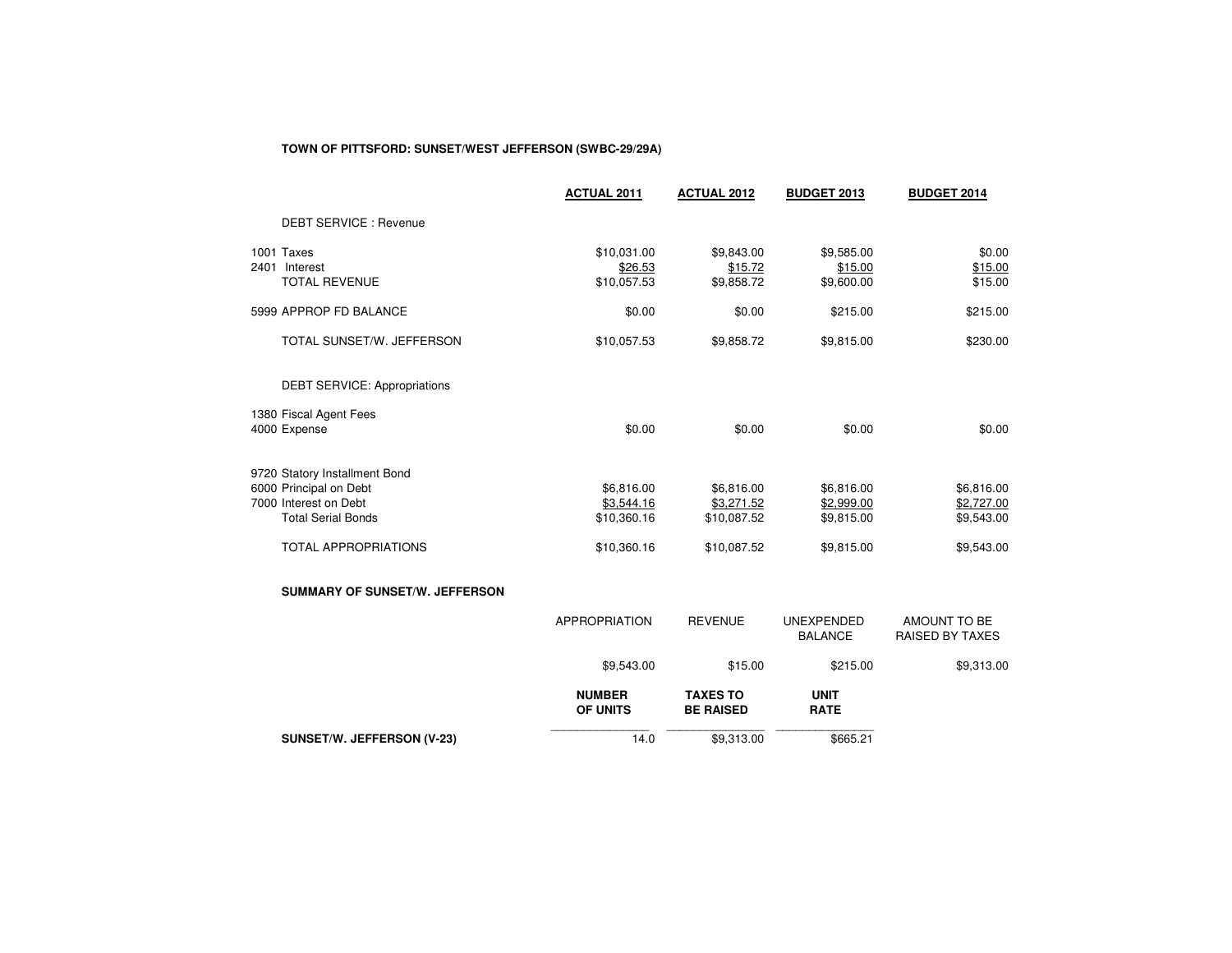# **TOWN OF PITTSFORD: TOBEY RD (SWBC-35)**

|                                                                                                               | <b>ACTUAL 2011</b>                            | <b>ACTUAL 2012</b>                           | <b>BUDGET 2013</b>                           | <b>BUDGET 2014</b>                            |
|---------------------------------------------------------------------------------------------------------------|-----------------------------------------------|----------------------------------------------|----------------------------------------------|-----------------------------------------------|
| <b>DEBT SERVICE: Revenue</b>                                                                                  |                                               |                                              |                                              |                                               |
| 1001 Taxes<br>2401 Interest<br>2775 Entrance Fees<br><b>TOTAL REVENUE</b>                                     | \$3,490.00<br>\$19.10<br>\$0.00<br>\$3,509.10 | \$3,150.00<br>\$8.66<br>\$0.00<br>\$3,158.66 | \$2,875.00<br>\$0.00<br>\$0.00<br>\$2,875.00 | \$0.00<br>\$0.00<br>\$0.00<br>\$0.00          |
| 5999 APPROP FD BALANCE                                                                                        | \$0.00                                        | \$0.00                                       | \$1,310.00                                   | \$0.00                                        |
| <b>TOTAL TOBEY RD</b>                                                                                         | \$3,509.10                                    | \$3,158.66                                   | \$4,185.00                                   | \$0.00                                        |
| <b>DEBT SERVICE: Appropriations</b>                                                                           |                                               |                                              |                                              |                                               |
| 1380 Fiscal Agent Fees<br>4000 Expense                                                                        | \$0.00                                        | \$0.00                                       | \$0.00                                       | \$0.00                                        |
| 9720 Statory Installment Bond<br>6000 Principal on Debt<br>7000 Interest on Debt<br><b>Total Serial Bonds</b> | \$4,000.00<br>\$555.00<br>\$4,555.00          | \$4,000.00<br>\$370.00<br>\$4,370.00         | \$4,000.00<br>\$185.00<br>\$4,185.00         | \$0.00<br>\$0.00<br>\$0.00                    |
| <b>TOTAL APPROPRIATIONS</b>                                                                                   | \$4,555.00                                    | \$4,370.00                                   | \$4,185.00                                   | \$0.00                                        |
| <b>SUMMARY OF TOBEY RD (SWBC-35)</b>                                                                          |                                               |                                              |                                              |                                               |
|                                                                                                               | <b>APPROPRIATION</b>                          | <b>REVENUE</b>                               | <b>UNEXPENDED</b><br><b>BALANCE</b>          | <b>AMOUNT TO BE</b><br><b>RAISED BY TAXES</b> |
|                                                                                                               | \$0.00                                        | \$0.00                                       | \$0.00                                       | \$0.00                                        |
|                                                                                                               | <b>NUMBER</b><br>OF UNITS                     | <b>TAXES TO</b><br><b>BE RAISED</b>          | <b>UNIT</b><br><b>RATE</b>                   |                                               |
| TOBEY RD (V-24)                                                                                               | 5.0                                           | \$0.00                                       | \$0.00                                       |                                               |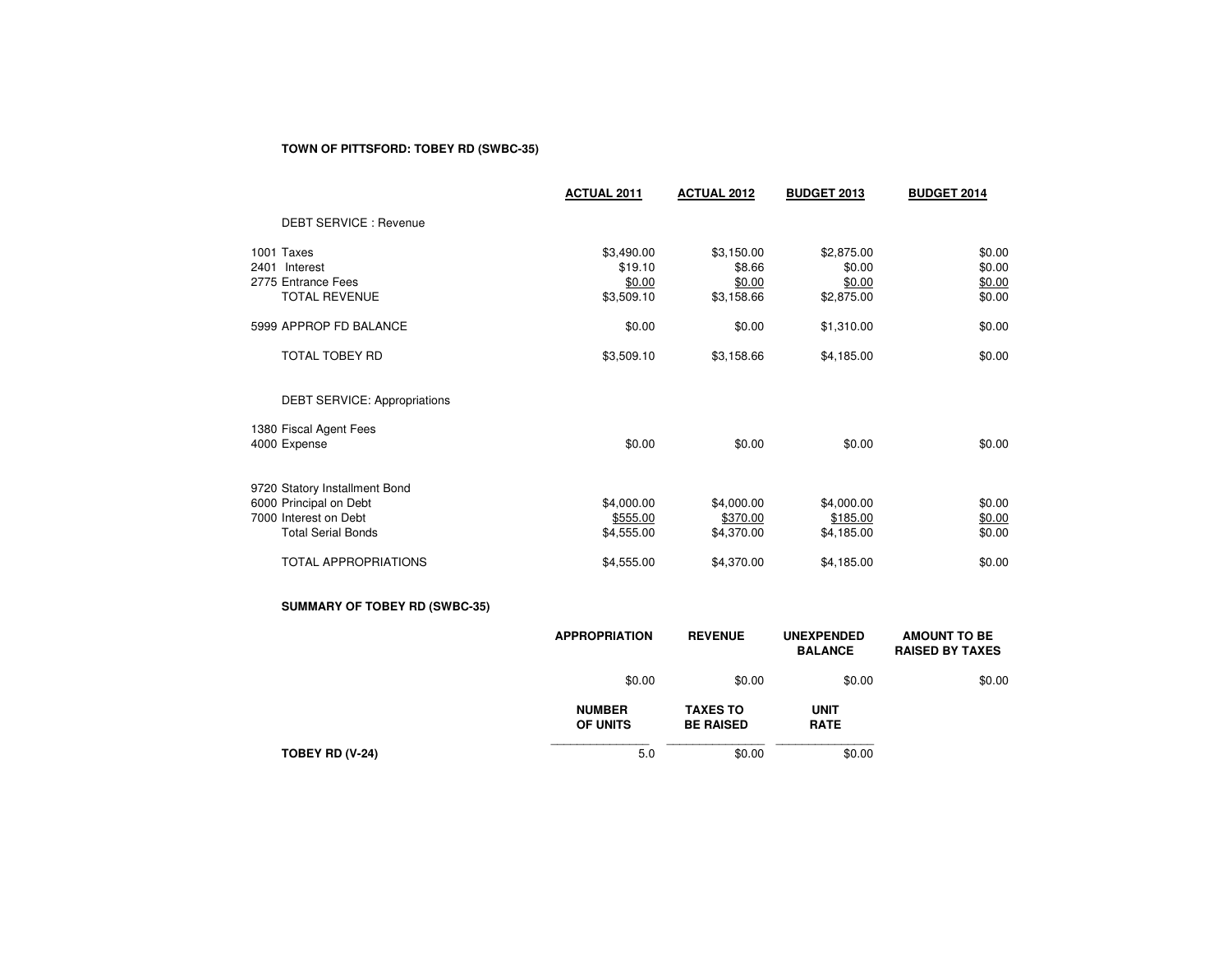#### **TOWN OF PITTSFORD: SPRUCE LANE WATER DISTRICT**

|      |                                                                                                               | <b>ACTUAL 2011</b>                   | <b>ACTUAL 2012</b>                   | <b>BUDGET 2013</b>                   | <b>BUDGET 2014</b>         |
|------|---------------------------------------------------------------------------------------------------------------|--------------------------------------|--------------------------------------|--------------------------------------|----------------------------|
|      | <b>DEBT SERVICE: Revenue</b>                                                                                  |                                      |                                      |                                      |                            |
| 2401 | 1001 Taxes<br>Interest<br><b>TOTAL REVENUE</b>                                                                | \$3,009.00<br>\$6.83<br>\$3,015.83   | \$2,878.00<br>\$3.82<br>\$2,881.82   | \$2,746.00<br>\$0.00<br>\$2,746.00   | \$0.00<br>\$0.00<br>\$0.00 |
|      | 5999 APPROP FD BALANCE                                                                                        | \$0.00                               | \$0.00                               | \$130.00                             | \$0.00                     |
|      | TOTAL SPRUCE LANE WATER                                                                                       | \$3,015.83                           | \$2,881.82                           | \$2,876.00                           | \$0.00                     |
|      | <b>DEBT SERVICE: Appropriations</b>                                                                           |                                      |                                      |                                      |                            |
|      | 1380 Fiscal Agent Fees<br>4000 Expense                                                                        | \$0.00                               | \$0.00                               | \$0.00                               | \$0.00                     |
|      | 9720 Statory Installment Bond<br>6000 Principal on Debt<br>7000 Interest on Debt<br><b>Total Serial Bonds</b> | \$2,748.00<br>\$381.29<br>\$3,129.29 | \$2,748.00<br>\$254.19<br>\$3,002.19 | \$2,748.00<br>\$128.00<br>\$2,876.00 | \$0.00<br>\$0.00<br>\$0.00 |
|      | <b>TOTAL APPROPRIATIONS</b>                                                                                   | \$3,129.29                           | \$3,002.19                           | \$2,876.00                           | \$0.00                     |

#### **SUMMARY OF SPRUCE LANE WATER DISTRICT**

|                                      | <b>APPROPRIATION</b>             | <b>REVENUE</b>                      | <b>UNEXPENDED</b><br><b>BALANCE</b> | <b>AMOUNT TO BE</b><br><b>RAISED BY TAXES</b> |
|--------------------------------------|----------------------------------|-------------------------------------|-------------------------------------|-----------------------------------------------|
|                                      | \$0.00                           | \$0.00                              | \$0.00                              | \$0.00                                        |
|                                      | <b>NUMBER</b><br><b>OF UNITS</b> | <b>TAXES TO</b><br><b>BE RAISED</b> | <b>UNIT</b><br><b>RATE</b>          |                                               |
| <b>SPRUCE LANE WATER DIST (V-25)</b> | 9.0                              | \$0.00                              | \$0.00                              |                                               |